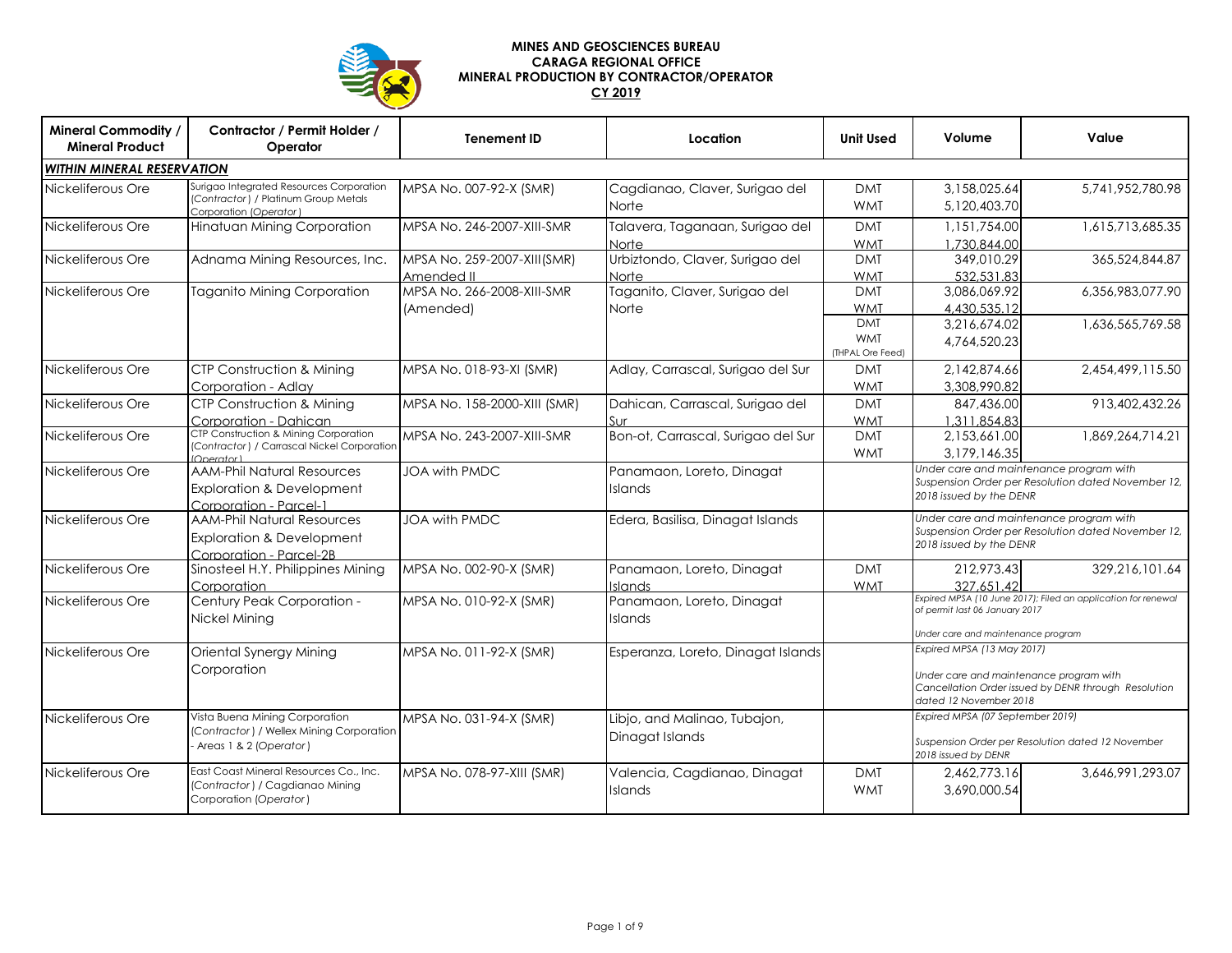| <b>Mineral Commodity</b><br><b>Mineral Product</b> | Contractor / Permit Holder /<br>Operator                                                                             | <b>Tenement ID</b>           | Location                                                    | <b>Unit Used</b>         | Volume                           | Value                                                                                                    |
|----------------------------------------------------|----------------------------------------------------------------------------------------------------------------------|------------------------------|-------------------------------------------------------------|--------------------------|----------------------------------|----------------------------------------------------------------------------------------------------------|
| Nickeliferous Ore                                  | East Coast Mineral Resources Co., Inc.<br>(Contractor)<br>Libjo Mining Corporation (Operator)                        | MPSA No. 233-2007-XIII (SMR) | Navarro, Tubajon and San<br>Antonio, Libjo, Dinagat Islands | <b>DMT</b><br><b>WMT</b> | 169,466.00<br>288,117.70         | 288,945,088.00                                                                                           |
|                                                    | • Westernshore Nickel<br>Corporation (Operator )                                                                     |                              | Imelda, Tubajon, Dinagat Islands                            |                          | No mining operation for CY 2019  |                                                                                                          |
| Nickeliferous Ore                                  | Norweah Metals and Minerals Co., Inc.<br>(Contractor) / Oriental Vision Mining<br>Philippines Corporation (Operator) | MPSA No. 242-2007-XIII SMR   | Malinao, Tubajon, Dinagat Islands                           |                          | No mining operation for CY 2019  |                                                                                                          |
| Nickeliferous Ore                                  | Century Peak Corporation -<br>Parcel II                                                                              | MPSA No. 283-2009-XIII-SMR   | Esperanza, Loreto, Dinagat Islands                          | <b>DMT</b><br><b>WMT</b> | 213,603.00<br>314,451.88         | 107,900,754.70                                                                                           |
|                                                    |                                                                                                                      |                              |                                                             | <b>TOTAL</b>             | 19,164,321.12 ₱<br>28,999,048.42 | 25,326,959,658.06                                                                                        |
| Metallurgical<br>Chromite                          | Krominco, Inc.                                                                                                       | MPSA No. 291-2009-XIII (SMR) | Santiago/ Esperanza, Loreto,<br>Dinagat Islands             |                          | November 2018                    | Status still on temporary shutdown due to Suspension<br>Order issued by DENR through Resolution dated 12 |
|                                                    |                                                                                                                      |                              |                                                             | <b>TOTAL</b>             | 0.00                             |                                                                                                          |
| OUTSIDE MINERAL RESERVATION                        |                                                                                                                      |                              |                                                             |                          |                                  |                                                                                                          |
| Nickeliferous Ore                                  | Marcventures Mining &<br>Development Corporation                                                                     | MPSA No. 016-93-XI           | Pili, Carrascal, Surigao del Sur                            | <b>DMT</b><br><b>WMT</b> | 793,375.43<br>1,128,710.90       | 782.874.956.48                                                                                           |
| Nickeliferous Ore                                  | Agata Processing, Inc. (Contractor) /<br>Agata Mining Ventures, Inc. (Operator)                                      | MPSA No. 134-99-XIII         | Lawigan, Tubay, Agusan del<br><b>Norte</b>                  | <b>DMT</b><br><b>WMT</b> | 1,722,673.24<br>2,579,796.10     | 1,367,551,146.28                                                                                         |
| Nickeliferous Ore                                  | SR Metals, Inc.                                                                                                      | MPSA No. 261-2008-XIII(A)    | La Fraternidad, Tubay, Agusan del<br>Norte                  | <b>DMT</b><br><b>WMT</b> | 188,982.00<br>300,655.67         | 169,973,607.60                                                                                           |
|                                                    |                                                                                                                      |                              |                                                             | <b>TOTAL</b>             | 2,705,030.67<br>4,168,162.67     | 2,320,399,710.36<br>₱                                                                                    |
|                                                    |                                                                                                                      |                              |                                                             |                          |                                  |                                                                                                          |
| Gold                                               | Greenstone Resources<br>Corporation                                                                                  | MPSA No. 184-2002-XIIII      | Cawilan, Tubod, Surigao del Norte                           | $\overline{a}$           | care and maintenance             | Temporary suspension of operation; under                                                                 |
| Gold/Silver Ore                                    | Philsaga Mining Corporation                                                                                          | MPSA No. 262-2008-XIII       | Consuelo, Bunawan, Agusan del<br>Sur                        | <b>WMT</b>               | 625,142.76                       |                                                                                                          |
| <b>Gold Bullion</b>                                | Mindanao Mineral Processing<br>and Refining Corporation                                                              | MPP No. 001-2007-XIII        | Bayugan 3, Rosario, Agusan del<br>Sur                       | kg-1000<br>fineness      | 3,243.17                         | 7,444,164,141.88                                                                                         |
|                                                    |                                                                                                                      |                              |                                                             | <b>TOTAL</b>             | 628,385.93                       | ₱<br>7,444,164,141.88                                                                                    |
|                                                    |                                                                                                                      |                              |                                                             |                          |                                  |                                                                                                          |
| Silver Bullion                                     | <b>Greenstone Resources</b><br>Corporation                                                                           | MPSA No. 184-2002-XIIII      | Cawilan, Tubod, Surigao del Norte                           | $\overline{a}$           | care and maintenance             | Temporary suspension of operation; under                                                                 |
| Silver Bullion                                     | Mindanao Mineral Processing<br>and Refining Corporation                                                              | MPP No. 001-2007-XIII        | Bayugan 3, Rosario, Agusan del<br>Sur                       | kg-1000<br>fineness      | 719.28                           | 19,489,327.59                                                                                            |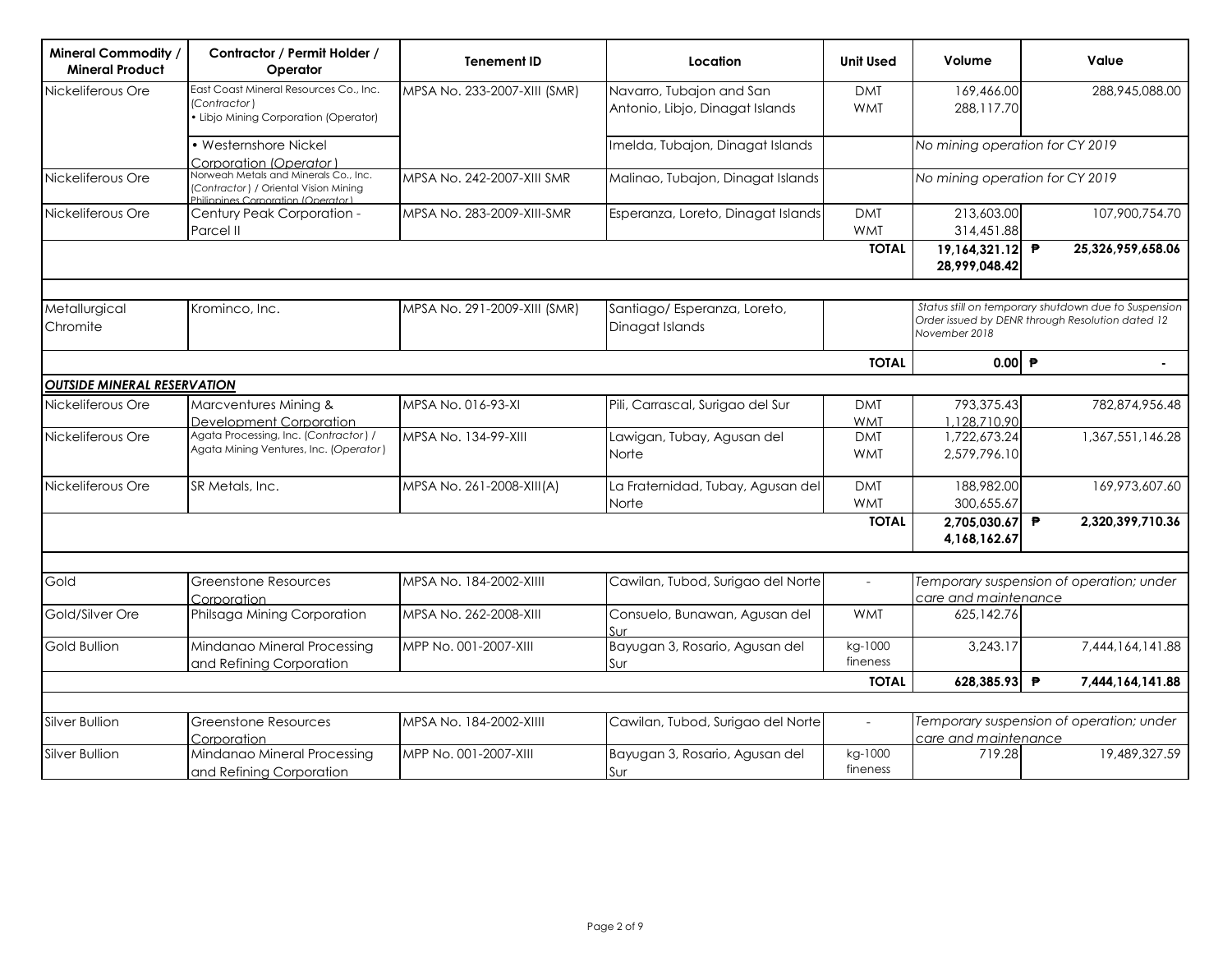| Mineral Commodity /<br><b>Mineral Product</b>          | Contractor / Permit Holder /<br>Operator | Tenement ID          | Location                                                     | <b>Unit Used</b> | Volume      |   | Value             |
|--------------------------------------------------------|------------------------------------------|----------------------|--------------------------------------------------------------|------------------|-------------|---|-------------------|
|                                                        |                                          |                      |                                                              | <b>TOTAL</b>     | 719.28 P    |   | 19,489,327.59     |
|                                                        |                                          |                      |                                                              |                  |             |   |                   |
| Nickel / Cobalt Mixed Taganito HPAL Nickel<br>Sulfides | Corporation                              | MPP No. 14-2013-XIII | Taganito Special Economic Zone,<br>Claver, Suriago del Norte | <b>DMT</b>       | 54,453.80   |   | 20,071,586,962.00 |
|                                                        |                                          |                      |                                                              | <b>TOTAL</b>     | 54,453.80 ₱ |   | 20,071,586,962.00 |
|                                                        |                                          |                      |                                                              |                  |             |   |                   |
| Scandium Oxalate                                       | Taganito HPAL Nickel<br>Corporation      | MPP No. 14-2013-XIII | Taganito Special Economic Zone,<br>Claver, Suriago del Norte | dry-kg           | 12,854.10   |   | 358,356,577.52    |
|                                                        |                                          |                      |                                                              | <b>TOTAL</b>     | 12.854.10 ₱ |   | 358,356,577.52    |
|                                                        | TOTAL METALLIC:                          |                      |                                                              |                  |             | € | 55,540,956,377.41 |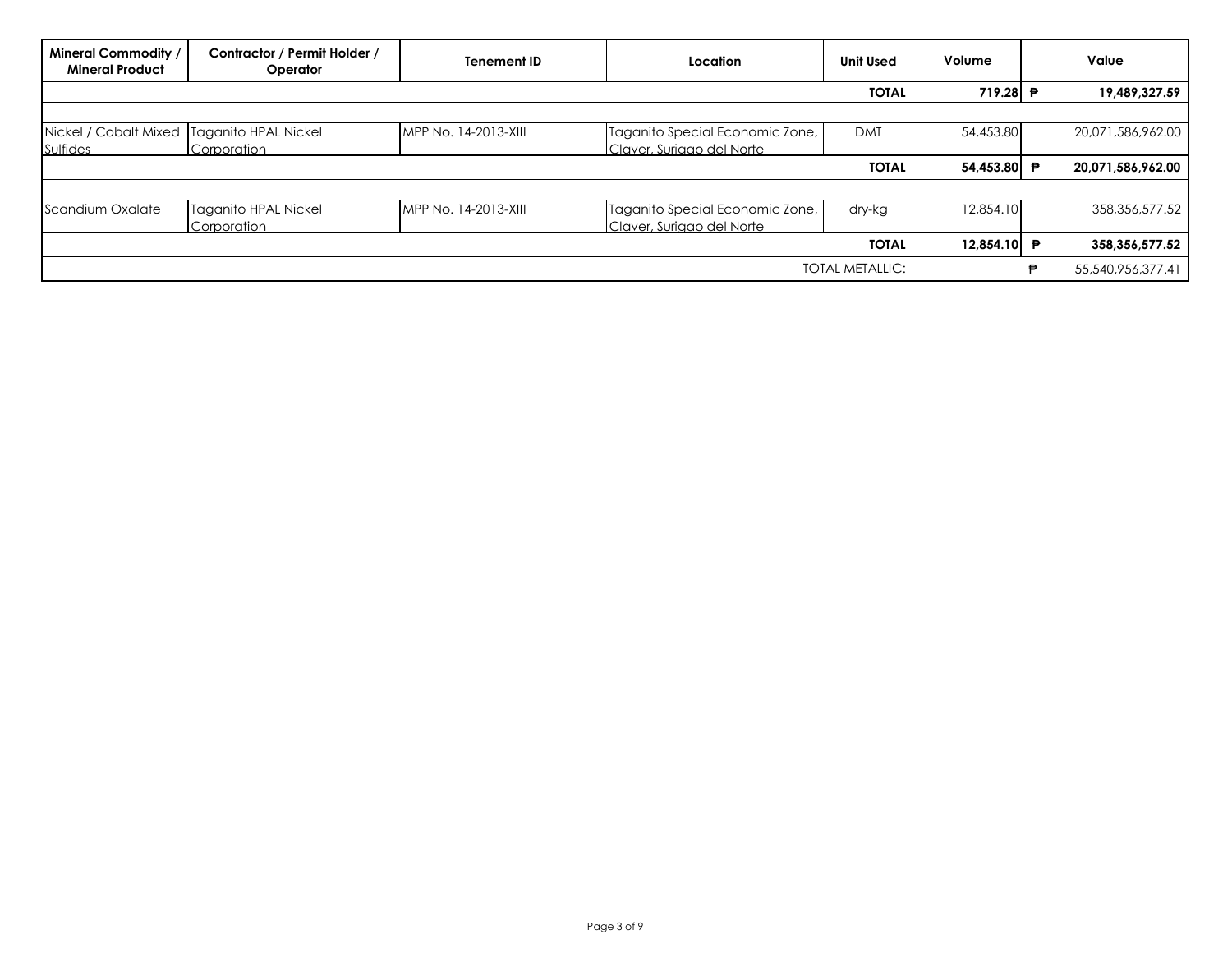| <b>Mineral Commodity /</b><br><b>Mineral Product</b> | Contractor / Permit Holder /<br>Operator                   | <b>Tenement ID</b>                      | Location                          | <b>Unit Used</b> | Volume     | Value                    |
|------------------------------------------------------|------------------------------------------------------------|-----------------------------------------|-----------------------------------|------------------|------------|--------------------------|
| Limestone                                            | Francisco S. Calo                                          |                                         | Barobo, Surigao del Sur           | MT               | 0.00       | $\overline{\phantom{a}}$ |
| Limestone                                            | Melita M. Embuscado                                        |                                         | Barobo, Surigao del Sur           | MT               | 0.00       | $\blacksquare$           |
| Limestone                                            | Alilo S. Luarez                                            |                                         | Barobo, Surigao del Sur           | MT               | 0.00       |                          |
| Limestone                                            | Marlyn Mante                                               | QPL-02 (ADN-10)                         | Kitcharao, Agusan del Norte       | MT               | 845.83     | 3,824.00                 |
| <u>Limestone</u>                                     | Rica Senaja                                                |                                         | Kitcharao, Agusan del Norte       | MT               | 905.47     | 7.144.00                 |
|                                                      |                                                            |                                         |                                   | <b>TOTAL</b>     | 1,751.31   | 10,968.00                |
| Filling/Aggregate<br>Material                        | <b>Taganito Mining Corporation</b>                         | MPSA No. 266-2008-XIII-SMR<br>(Amended) | Claver, Surigao del Norte         | cu. m            | 497,717.65 | 97,614,659.26            |
|                                                      |                                                            |                                         |                                   | <b>TOTAL</b>     | 497,717.65 | 97,614,659.26            |
| Earthfill                                            | Agata Mining Ventures, Inc.                                | ADN-07-2018 (QPMA-01)                   | Tubay, Agusan del Norte           | CU. m            | 0.00       |                          |
| Earthfill                                            | James Jay C. Satorre                                       | ADN-10-2018 (OPL-02)                    | Buenavista, Agusan del Norte      | CU. m            | 375,920.00 | 5,215,520.00             |
|                                                      |                                                            |                                         |                                   | <b>TOTAL</b>     | 375,920.00 | 5,215,520.00             |
| <b>Base coarse</b>                                   | Nick Earl C. Ascarez                                       |                                         | San Miguel, Surigao del Sur       | cu.m             | 0.00       |                          |
| <b>Base coarse</b>                                   | Diomedes Y. Corvera                                        |                                         | San Agustin, Surigao del Sur      | CU. m            | 1,200.00   | 60,000.00                |
|                                                      |                                                            |                                         |                                   | <b>TOTAL</b>     | 1,200.00   | 60,000.00                |
|                                                      |                                                            |                                         |                                   |                  |            |                          |
| <b>Blasted rock</b>                                  | Elsie S. Bayalas                                           | XIII-SDS-CSAGP-001-02-R                 | San Miguel, Surigao del Sur       | CU. m            | 846.00     | 42,300.00                |
|                                                      |                                                            |                                         |                                   | <b>TOTAL</b>     | 846.00     | 42,300.00                |
| Mountain mix                                         | Wilson F. Jaype                                            | CP(XIII-ADS)11-6-18                     | Esperanza, Agusan del Sur         | CU. M            | 3,784.00   | 87,788.80                |
|                                                      |                                                            |                                         |                                   | <b>TOTAL</b>     | 3,784.00   | 87,788.80                |
|                                                      |                                                            |                                         |                                   |                  |            |                          |
| Sand                                                 | Activus Dredging and Reclamation<br>Services/ Rolando Calo | ADN-07-2019(GPS-21)                     | Tubay, Agusan del Norte           | cu. m            | 42,130.00  | 750,600.00               |
| Sand                                                 | Cesar Michael A. Alcantara                                 |                                         | Cabadbaran City, Agusan del Norte | CU. M            | 16,350.00  | 227,465.00               |
| Sand                                                 | Cecilia S. Aliosada                                        |                                         | Cabadbaran City, Agusan del Norte | CU. m            | 28,585.00  | 426,805.00               |
| Sand                                                 | Jonathan A. Ampelon                                        |                                         | Cabadbaran City, Agusan del Norte | CU. m            | 4,524.00   | 80,574.00                |
| Sand                                                 | Mirasol P. Andrews                                         |                                         | Cabadbaran City, Agusan del Norte | CU. m            | 41,111.00  | 681,830.00               |
| Sand                                                 | Flor Atienza                                               |                                         | Cabadbaran City, Agusan del Norte | <u>cu. m</u>     | 22,185.00  | 312,305.00               |
| Sand                                                 | Marloun M. Augis                                           |                                         | Cabadbaran City, Agusan del Norte | cu.m             | 17,742.00  | 307,050.00               |
| Sand                                                 | Ian G. Bajao                                               |                                         | Las Nieves, Agusan del Norte      | CU. m            | 9,737.00   | 134,714.00               |
| Sand                                                 | <b>Basilides B. Beray</b>                                  |                                         | Cabadbaran City, Agusan del Norte | CU. m            | 29,418.00  | 504,508.00               |
| Sand                                                 | Edsil D. Beray                                             |                                         | Cabadbaran City, Agusan del Norte | CU. m            | 27,751.00  | 403,459.00               |
| Sand                                                 | Lowell D. Berav                                            |                                         | Cabadbaran City, Agusan del Norte | CU. m            | 27,334.00  | 395,179.00               |
| Sand                                                 | Junelito Bergado                                           |                                         | Cabadbaran City, Agusan del Norte | CU. m            | 2,600.00   | 37,700.00                |
| Sand                                                 | Sebastian M. Bermudez, Jr.                                 |                                         | Jabonga, Agusan del Norte         | CU. m            | 6,312.00   | 95,120.00                |
| Sand                                                 | Proceso V. Bonggot                                         |                                         | Cabadbaran City, Agusan del Norte | CU. M            | 28,975.00  | 535,680.00               |
| Sand                                                 | Cesar P. Buzon, Jr.                                        |                                         | Las Nieves, Agusan del Norte      | CU. m            | 960.00     | 11,520.00                |
| Sand                                                 | Candido B. Cabanban III                                    |                                         | Cabadbaran City, Agusan del Norte | cu.m             | 26,247.00  | 347,516.00               |
| Sand                                                 | Celerina C. Caga-anan                                      |                                         | Cabadbaran City, Agusan del Norte | CU. m            | 1,422.00   | 39,474.00                |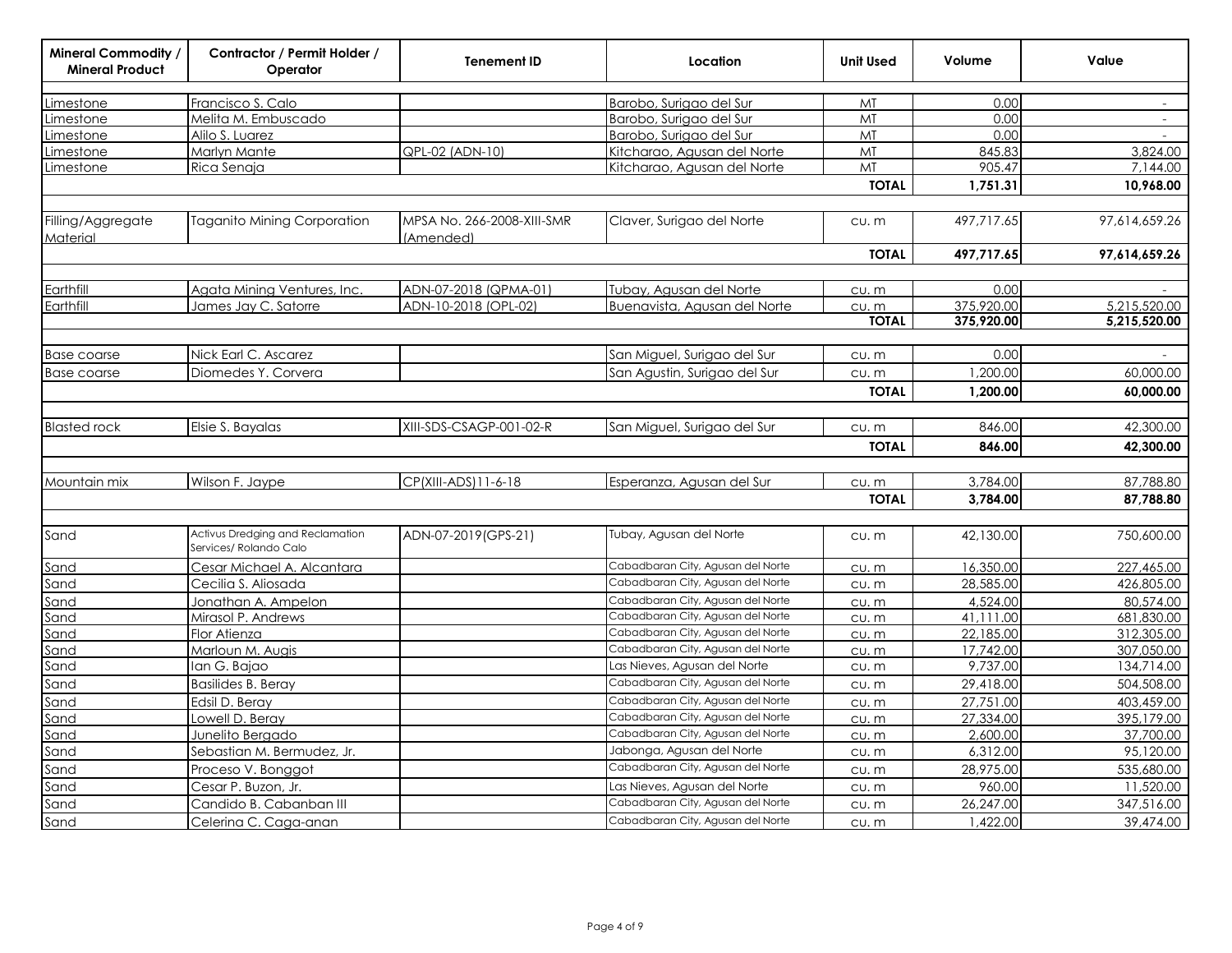| <b>Mineral Commodity</b><br><b>Mineral Product</b> | Contractor / Permit Holder /<br>Operator          | Tenement ID            | Location                          | <b>Unit Used</b> | Volume    | Value      |
|----------------------------------------------------|---------------------------------------------------|------------------------|-----------------------------------|------------------|-----------|------------|
| Sand                                               | Fritz Gerald Canama                               |                        | Cabadbaran City, Agusan del Norte | CU. m            | 15,190.00 | 182,280.00 |
| Sand                                               | Jaime Raymond P. Carlos                           | ADN-06-2019            | Cabadbaran City, Agusan del Norte | CU. m            | 15,254.00 | 362,539.00 |
| Sand                                               | Ernesto P. Castro                                 |                        | Cabadbaran City, Agusan del Norte | CU. m            | 13,980.00 | 228,860.00 |
| Sand                                               | Ramon M. Dagani                                   | ADN-06-2019 (CRDRP-07) | Cabadbaran City, Agusan del Norte | CU. m            | 2,025.00  | 37,625.00  |
| Sand                                               | Sharmaine L. del Rosario                          |                        | Cabadbaran City, Agusan del Norte | CU. m            | 24,029.00 | 339,308.00 |
| Sand                                               | Florentino B. Dillera                             |                        |                                   | CU. m            | 40,110.00 | 751,932.00 |
| Sand                                               | <b>Baaani Dultra</b>                              |                        | Cabadbaran City, Agusan del Norte | CU. m            | 12,201.00 | 200,167.00 |
| Sand                                               | Nancy A. Ebarle                                   | ADN-03-2019 (SGCPA-15) | Buenavista, Agusan del Norte      | CU. m            | 430.00    | 8,600.00   |
| Sand                                               | Greggy Rod L. Edjoc                               |                        | Cabadbaran City, Agusan del Norte | CU. m            | 16,639.00 | 199,668.00 |
| Sand                                               | Equi-parco Construction<br>Company                | 01-MGB13 (ADN)         | Cabadbaran City, Agusan del Norte | CU. m            | 34,222.00 | 684,440.00 |
| Sand                                               | Moreno D. Estrada                                 |                        | Tubay, Agusan del Norte           | CU. m            | 22,075.00 | 277,708.00 |
| Sand                                               | Lucia Estubio                                     |                        | Cabadbaran City, Agusan del Norte | CU. m            | 34,280.00 | 495,002.00 |
| Sand                                               | Peter Al Fudalan                                  |                        | Cabadbaran City, Agusan del Norte | CU. m            | 10,156.00 | 198,910.00 |
| Sand                                               | Fernando Galaroza                                 |                        | Cabadbaran City, Agusan del Norte | CU. m            | 17,960.00 | 244,705.00 |
| Sand                                               | Jayckel Galleto                                   |                        | Cabadbaran City, Agusan del Norte | CU. m            | 31,567.00 | 469,869.00 |
| Sand                                               | Tessie M. Galleto                                 |                        | Cabadbaran City, Agusan del Norte | CU. m            | 38,134.00 | 598,307.00 |
| Sand                                               | Merlisa A. Gella                                  |                        | Cabadbaran City, Agusan del Norte | CU. m            | 7,174.00  | 126,965.00 |
| Sand                                               | Ranulfo C. Gella                                  |                        | Cabadbaran City, Agusan del Norte | CU. m            | 42,155.00 | 585,381.00 |
| Sand                                               | Lolita Fe Lara-Gonzaga                            |                        | Cabadbaran City, Agusan del Norte | $CU.$ $m$        | 4,191.00  | 55,132.00  |
| Sand                                               | Anthony Joecil S. Hadayan                         |                        | Cabadbaran City, Agusan del Norte | CU. m            | 13,960.00 | 218,350.00 |
| Sand                                               | Shirley S. Huang                                  | ADN-06-2019 (CRDRP-13) | Cabadbaran City, Agusan del Norte | CU. m            | 4,579.00  | 54,948.00  |
| Sand                                               | Policarpio O. Hudieras                            |                        | Cabadbaran City, Agusan del Norte | CU. m            | 1,410.00  | 28,750.00  |
| Sand                                               | Integrated Geotechnical System                    |                        | Santiago, Agusan del Norte        | CU. m            | 8,889.00  | 265,470.00 |
| Sand                                               | Evelyn A. Intino                                  |                        | Cabadbaran City, Agusan del Norte | CU. m            | 20,660.00 | 247,920.00 |
| Sand                                               | Ruben A. Javier                                   |                        | Cabadbaran City, Agusan del Norte | CU. m            | 8.982.00  | 178,694.00 |
| Sand                                               | Jair Wen Y. Jumorong                              | ADN-03-2019 (SGCP-13)  | Buenavista, Agusan del Norte      | CU. m            | 3,500.00  | 70,000.00  |
| Sand                                               | Samuel B. Lansang / AR-RAHMAN<br>Gen. Merchandise |                        | Cabadbaran City, Agusan del Norte | CU. m            | 38,695.00 | 602,459.00 |
| Sand                                               | Jasper D. Libarnes                                | ADN-06-2019 (CRDRP-26) | Cabadbaran City, Agusan del Norte | CU. m            | 11,250.00 | 183,750.00 |
| Sand                                               | Emmanuel N. Libres                                | ADN-03-2019 (OPE-01)   | Buenavista, Agusan del Norte      | CU. m            | 23,490.00 | 547,300.00 |
| Sand                                               | Ponciana D. Lim                                   |                        | Cabadbaran City, Agusan del Norte | CU. m            | 31,875.00 | 469,650.00 |
| Sand                                               | Esmeraldo Lopez                                   |                        | Cabadbaran City, Agusan del Norte | CU. m            | 35,300.00 | 501,405.00 |
| Sand                                               | Jan Philip Lopez                                  |                        | Cabadbaran City, Agusan del Norte | CU. m            | 26,205.00 | 371,075.00 |
| Sand                                               | Orrin Roy Lopez                                   |                        | Cabadbaran City, Agusan del Norte | CU. m            | 24,905.00 | 323,001.00 |
| Sand                                               | Reina Joy P. Lumag                                |                        | Cabadbaran City, Agusan del Norte | CU. m            | 20,780.00 | 286,891.00 |
| Sand                                               | Ana Delia C. Mahinay                              |                        | Cabadbaran City, Agusan del Norte |                  | 0.00      |            |
| Sand                                               | Ryan M. Marbibi                                   |                        | Cabadbaran City, Agusan del Norte | CU. m            | 19,280.00 | 289,860.00 |
| Sand                                               | Ma. Victoria Melecio                              |                        | Cabadbaran City, Agusan del Norte | CU. m            | 10,500.00 | 132,500.00 |
| Sand                                               | Vina Adrienne Melecio                             |                        | Cabadbaran City, Agusan del Norte | cu.m             | 15,975.00 | 236,795.00 |
| Sand                                               | Jocylyn Q. Montero                                |                        | Cabadbaran City, Agusan del Norte | CU. m            | 10,440.00 | 191,580.00 |
| Sand                                               | Oscar D. Montero                                  |                        | Cabadbaran City, Agusan del Norte | CU. m            | 2,740.00  | 51,800.00  |
| Sand                                               | Aladin N. Page                                    |                        | Cabadbaran City, Agusan del Norte | CU. m            | 15,695.00 | 214,925.00 |
| Sand                                               | Petronilo G. Pajaron                              |                        | Cabadbaran City, Agusan del Norte | CU. m            | 36,692.00 | 629,192.00 |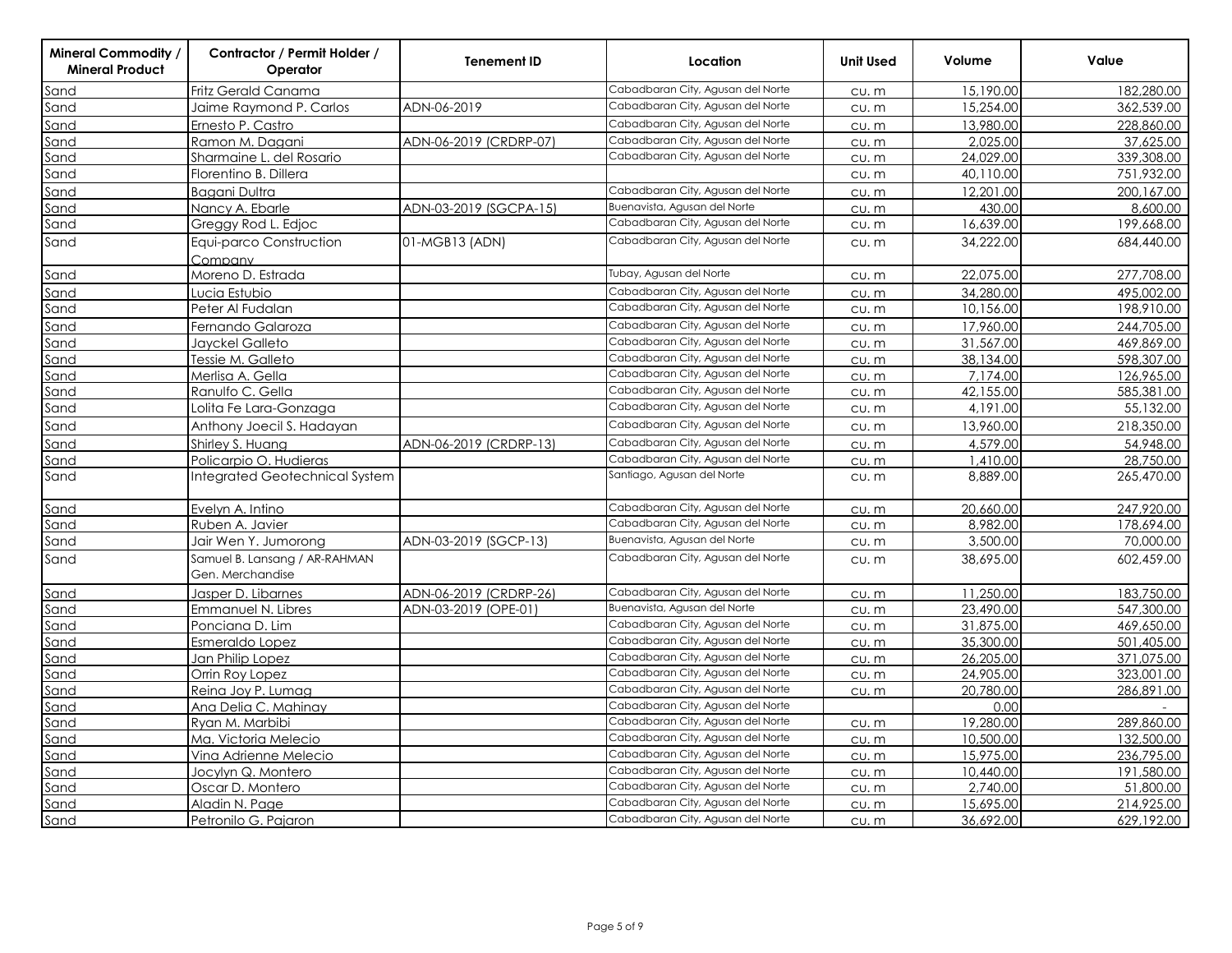| Mineral Commodity<br><b>Mineral Product</b> | Contractor / Permit Holder /<br>Operator               | <b>Tenement ID</b>     | Location                          | <b>Unit Used</b> | Volume    | Value      |
|---------------------------------------------|--------------------------------------------------------|------------------------|-----------------------------------|------------------|-----------|------------|
| Sand                                        | Remedios G. Pajaron                                    |                        | Cabadbaran City, Agusan del Norte | $CU.$ $m$        | 47,906.00 | 764,529.00 |
| Sand                                        | Rizza Christine U. Pia                                 | ADN-06-2019 (CRDRP-08) | Cabadbaran City, Agusan del Norte | CU. m            | 1,210.00  | 17,250.00  |
| Sand                                        | Alex N. Pilongco                                       |                        | Cabadbaran City, Agusan del Norte | CU. m            | 26,262.00 | 505,321.00 |
| Sand                                        | Luzminda T. Sadakata                                   |                        | Cabadbaran City, Agusan del Norte | $CU.$ $m$        | 5,045.50  | 60,546.00  |
| Sand                                        | Judy Salvo                                             |                        | Cabadbaran City, Agusan del Norte | cu.m             | 10,684.00 | 152,360.00 |
| Sand                                        | Marvin C. Sanchez                                      |                        | Cabadbaran City, Agusan del Norte | CU. m            | 53,265.00 | 736,355.00 |
| Sand                                        | St. Anne Geo Resources, Inc                            |                        | Tubay, Agusan del Norte           | CU. m            | 18,657.00 | 245,284.00 |
| Sand                                        | Rene G. Tabada                                         |                        | Buenavista, Agusan del Norte      | $CU.$ $m$        | 3,000.00  | 52,720.00  |
| Sand                                        | Anabelle Tindugan                                      |                        | Cabadbaran City, Agusan del Norte | $CU.$ $m$        | 9,552.00  | 114,624.00 |
| Sand                                        | Melona B. Toloy                                        |                        | Tubay, Agusan del Norte           | CU. m            | 0.00      |            |
| Sand                                        | <b>Triparco Development</b><br>Corporation             |                        | Tubay, Agusan del Norte           | CU. m            | 10,102.00 | 202,040.00 |
| Sand                                        | Evelyn Triumfante                                      |                        | Cabadbaran City, Agusan del Norte | CU. m            | 13,210.00 | 209,000.00 |
| Sand                                        | Joe Rayan Triumfante                                   |                        | Cabadbaran City, Agusan del Norte | $CU.$ $m$        | 13,085.00 | 236,125.00 |
| Sand                                        | Nazarius C. Turla                                      | ADN-06-2019 (CRDRP-11) | Cabadbaran City, Agusan del Norte | CU. m            | 7,980.00  | 168,560.00 |
| Sand                                        | Corazon C. Udarbe                                      |                        | Cabadbaran City, Agusan del Norte | CU. m            | 11,770.00 | 241,795.00 |
| Sand                                        | Ana Maria C. Vargas                                    |                        | Cabadbaran City, Agusan del Norte | CU. m            | 1,789.00  | 33,467.00  |
| Sand                                        | Adolf Albarico                                         | CP (XIII-ADS) 02-48-17 | Bayugan City, Agusan del Sur      | CU. m            | 400.00    | 9,280.00   |
| Sand                                        | Alva Albarico                                          | CP (XIII-ADS) 02-49-17 | Bayugan City, Agusan del Sur      | CU. m            | 0.00      |            |
| Sand                                        | Arnold Albarico                                        | CP (XIII-ADS) 02-0244  | Bayugan City, Agusan del Sur      | CU. m            | 25,000.00 | 580,000.00 |
| Sand                                        | <b>Purificacion Albarico</b>                           | CP (XIII-ADS) 02-034   | Bayugan City, Agusan del Sur      | CU. m            | 900.00    | 20,880.00  |
| Sand                                        | Eulalia Alfon                                          | CP (XIII-ADS) 02-99    | Bayugan City, Agusan del Sur      | CU. m            | 1,800.00  | 41,760.00  |
| Sand                                        | Geraldo E. Anob                                        | CP (XIII-ADS) 08-42-17 | Madrid, Agusan del Sur            | CU. m            | 8,500.00  | 197,200.00 |
| Sand                                        | Leonora Berdijo                                        | CP(XIII-ADS)02-13-17   | Bayugan City, Agusan del Sur      | CU. m            | 3,400.00  | 78,820.00  |
| Sand                                        | Amelito F. Caguiat                                     | CP (XIII-ADS) 08-035   | Sta. Josefa, Agusan del Sur       | $CU.$ $m$        | 1,843.00  | 42,757.20  |
| Sand                                        | Anita Calang                                           | CP (XIII-ADS) 02-139   | Bayugan City, Agusan del Sur      | $CU.$ $m$        | 13,200.00 | 306,240.00 |
| Sand                                        | Virginia P. Correos                                    | CP(XIII-ADS)02-116     | Bayugan City, Agusan del Sur      | CU. m            | 2,400.00  | 55,680.00  |
| Sand                                        | Wilson P. Curato                                       | CP(XIII-ADS)02-41-17   | Bayugan City, Agusan del Sur      | $CU.$ $m$        | 3,000.00  | 69,600.00  |
| Sand                                        | Carlito De Paz                                         | CP(XIII-ADS)05-019     | Rosario, Agusan del Sur           | CU. m            | 3,200.00  | 74,240,00  |
| Sand                                        | Neil F. Fuentes                                        | CP(XIII-ADS)07-21-17   | Trento, Agusan del Sur            | CU. m            | 3,400.00  | 69,600.00  |
| Sand                                        | Orlando S. Honorio                                     | CP(XIII-ADS)08-0214    | Sta. Josefa, Agusan del Sur       | CU. m            | 9,350.00  | 216,910.00 |
| Sand                                        | Gabriel B. Lastimosa                                   | CP(XIII-ADS)03-32-17   | Prosperidad, Agusan del Sur       | CU. m            | 2,400.00  | 55,680.00  |
| Sand                                        | Rolando Ludahan, Sr.                                   | CP(XIII-ADS)14-0237    | Esperanza, Agusan del Sur         | CU. m            | 2,400.00  | 55,680.00  |
| Sand                                        | Rolando Ludahan III                                    | CP(XIII-ADS)14-04-18   | Esperanza, Agusan del Sur         | CU. m            | 4,700.00  | 109,040.00 |
| Sand                                        | Dominador Macatol, Jr.                                 | CP(XIII-ADS)07-10-16   | Trento, Agusan del Sur            | CU. m            | 6,600.00  | 153,120.00 |
| Sand                                        | David T. Puspus (Tagbanahan Tribal<br>Producers Coop.) |                        | Sibagat, Agusan del Sur           | CU. m            | 6,900.00  | 160,080.00 |
| Sand                                        | George A. Quijada                                      | CP (XIII-ADS) 08-09-16 | Sta. Josefa, Agusan del Sur       | CU. m            | 3,424.00  | 79,436.20  |
| Sand                                        | Cesar Sanchez                                          | CP(XIII-ADS)07-27-17   | Trento, Agusan del Sur            | CU. m            | 7,714.00  | 178,964.60 |
| Sand                                        | Roland C. Vergara                                      | CP(XIII-ADS)01-03-17   | Sibagat, Agusan del Sur           | CU. m            | 4,800.00  | 111,360.00 |
| Sand                                        | Gil Viajar                                             | CP (XIII-ADS) 08-02-16 | Sta. Josefa, Agusan del Sur       | $CU.$ $m$        | 7,589.00  | 176,064.80 |
| Sand                                        | Maria Cristina A. Ybañez                               | CP (XIII-ADS) 02-05-17 | Bayugan City, Agusan del Sur      | CU. m            | 4,500.00  | 104,400.00 |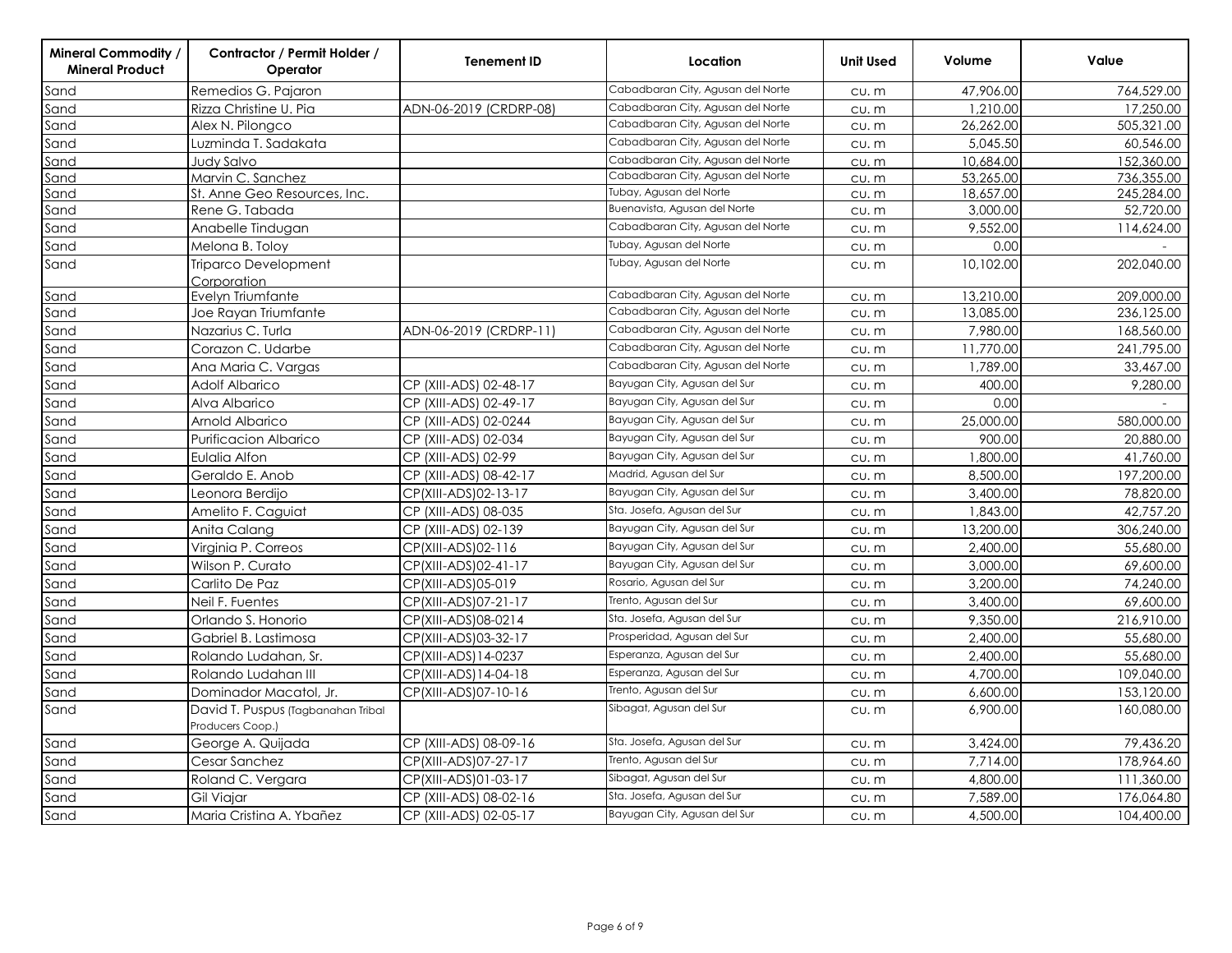| <b>Mineral Commodity /</b><br><b>Mineral Product</b> | Contractor / Permit Holder /<br>Operator | <b>Tenement ID</b>     | Location                          | <b>Unit Used</b> | Volume       | Value         |
|------------------------------------------------------|------------------------------------------|------------------------|-----------------------------------|------------------|--------------|---------------|
| Sand                                                 | Marife Eleanor A. Ybañez                 | CP (XIII-ADS) 02-02-18 | Bayugan City, Agusan del Sur      | CU. m            | 3,300.00     | 76,560.00     |
| Sand                                                 | Marlo B. Arreza                          |                        | Madrid, Surigao del Sur           | CU. m            | 3,485.00     | 174,250.00    |
| Sand                                                 | Auberto Estrada, Jr.                     |                        | Madrid, Surigao del Sur           | CU. m            | 5,493.00     | 274,850.00    |
| Sand                                                 | Mark Philip Orozco                       |                        | Madrid, Surigao del Sur           | CU. m            | 9,390.00     | 469,500.00    |
| Sand                                                 | Charlito Orquita                         |                        | Madrid, Surigao del Sur           | CU. M            | 312.00       | 15,600.00     |
| Sand                                                 | Carlosito Sullano                        |                        | Madrid, Surigao del Sur           | CU. m            | 4,989.00     | 249,450.00    |
|                                                      |                                          |                        |                                   | Total:           | 1,488,863.50 | 25,382,190.80 |
|                                                      |                                          |                        |                                   |                  |              |               |
| Gravel                                               | Ninita A. Arreza                         |                        | Buenavista, Agusan del Norte      | CU. M            | 5,480.00     | 81,600.00     |
| Gravel                                               | Flor Atienza                             |                        | Cabadbaran City, Agusan del Norte | CU. m            | 1,970.00     | 49,250.00     |
| Gravel                                               | Wilma B. Cadungog                        |                        | Cabadbaran City, Agusan del Norte | CU. m            | 3,913.00     | 74,737.00     |
| Gravel                                               | Ricardo P. Gonzaga                       |                        | Buenavista, Agusan del Norte      | CU. M            | 900.00       | 14,800.00     |
| Gravel                                               | Elton T. Taperla                         |                        | Buenavista, Agusan del Norte      | CU. m            | 150.00       | 3,000.00      |
| Gravel                                               | Marlo B. Arreza                          |                        | Madrid, Surigao del Sur           | CU. M            | 2,247.00     | 112,350.00    |
| Gravel                                               | Auberto Estrada, Jr.                     |                        | Madrid, Surigao del Sur           | cu.m             | 3,430.00     | 171,500.00    |
| Gravel                                               | Mark Philip Orozco                       |                        | Madrid, Surigao del Sur           | CU. m            | 5,658.00     | 282,900.00    |
| Gravel                                               | Charlito Orquita                         |                        | Madrid, Surigao del Sur           | CU. M            | 208.00       | 10,400.00     |
| Gravel                                               | Jonard K. Semafranca                     |                        | Madrid, Surigao del Sur           | CU. M            | 776.00       | 38,800.00     |
| Gravel                                               | Carlosito Sullano                        |                        | Madrid, Surigao del Sur           | CU. m            | 3,189.00     | 159,450.00    |
|                                                      |                                          |                        |                                   | Total:           | 27,921.00    | 998,787.00    |
|                                                      |                                          |                        |                                   |                  |              |               |
| <b>Sand and Gravel</b>                               | <b>Adfil Corporation</b>                 |                        | Cabadbaran City, Agusan del Norte | CU. m            | 27,358.00    | 437,728.00    |
| Sand and Gravel                                      | Adfil Corporation                        | MPP-002-2017-XIII      | Butuan City, Agusan del Norte     | CU.M             | 0.00         |               |
| Sand and Gravel                                      | Meriam Dolor Balogo                      |                        | Santiago, Agusan del Norte        | CU. m            | 595.00       | 7,540.00      |
| Sand and Gravel                                      | James Myron Dizon                        |                        | Cabadbaran City, Agusan del Norte | CU. M            | 4,648.00     | 55,776.00     |
| Sand/Gravel                                          | Equi-parco Construction                  | ADN-06-2019 (CRDRP-21) | Cabadbaran City, Agusan del Norte | CU. M            | 8,826.00     | 200,650.00    |
| Sand and Gravel                                      | Simplicia A. Hudieras                    |                        | Cabadbaran City, Agusan del Norte | CU. m            | 3,200.00     | 67,000.00     |
| Sand and Gravel                                      | Ryan Jade D. Lim                         |                        | Cabadbaran City, Agusan del Norte | CU. m            | 26,300.00    | 342,620.00    |
| Sand/Gravel                                          | Roslyn R. Morales                        | ADN-08-2014 (SGCP-01)  | Cabadbaran City, Agusan del Norte | CU. m            | 0.00         |               |
| Sand and Gravel                                      | South Arkipelago Gravel and              | ADN-06-2018 (CRDRP-51) | Cabadbaran City, Agusan del Norte | CU. M            | 50,263.00    | 743,894.00    |
| Sand and Gravel                                      | South Arkipelago Gravel and<br>Sand      | MPP No. 003-2018-XIII  | Cabadbaran City, Agusan del Norte | CU. m            | 19,290.00    | 3,780,840.00  |
| Sand/Gravel                                          | Beverly L. Suarez                        | ADN-06-2019 (CRDRP-03) | Cabadbaran City, Agusan del Norte | CU. m            | 34,050.00    | 584,230.00    |
| Sand/Gravel                                          | Emilio A. Aseo                           | CP (XIII-ADS)14-10-17  | Esperanza, Agusan del Sur         | CU. M            | 0.00         |               |
| Sand/Gravel                                          | Fedelita E. Bada                         | CP (XIII-ADS) 02-012   | Bayugan City, Agusan del Sur      | CU. M            | 200.00       | 4,640.00      |
| Sand/Gravel                                          | Ronald Bad-e                             | CP (XIII-ADS)03-1018   | Prosperidad, Agusan del Sur       | CU. m            | 2,800.00     | 64,960.00     |
| Sand/Gravel                                          | Joejerson A. Belandres                   | CP(XIII-ADS)03-0169    | Prosperidad, Agusan del Sur       | cu.m             | 0.00         |               |
| Sand and Gravel                                      | <b>Bella Beray</b>                       | CP (XIII-ADS) 07-01-18 | Trento, Agusan del Sur            | CU. M            | 4,392.00     | 101,891.60    |
| Sand/Gravel                                          | Celerina Besoyo                          | CP (XIII-ADS) 03-0191  | Prosperidad, Agusan del Sur       | CU. m            | 0.00         |               |
| Sand/Gravel                                          | Jeanlyn Ruth P. Besoyo                   | CP (XIII-ADS) 037      | Prosperidad, Agusan del Sur       | CU. m            | 4,556.00     | 99,452.00     |
| Sand and Gravel                                      | Roland N. Besoyo                         | CP (XIII-ADS) 03-0181  | Prosperidad, Agusan del Sur       | CU. m            | 200.00       | 4,600.00      |
| <b>Sand and Gravel</b>                               | Ruben N. Besoyo                          | CP (XIII-ADS) 03-037   | Prosperidad, Agusan del Sur       | CU. M            | 8,575.00     | 197,225.00    |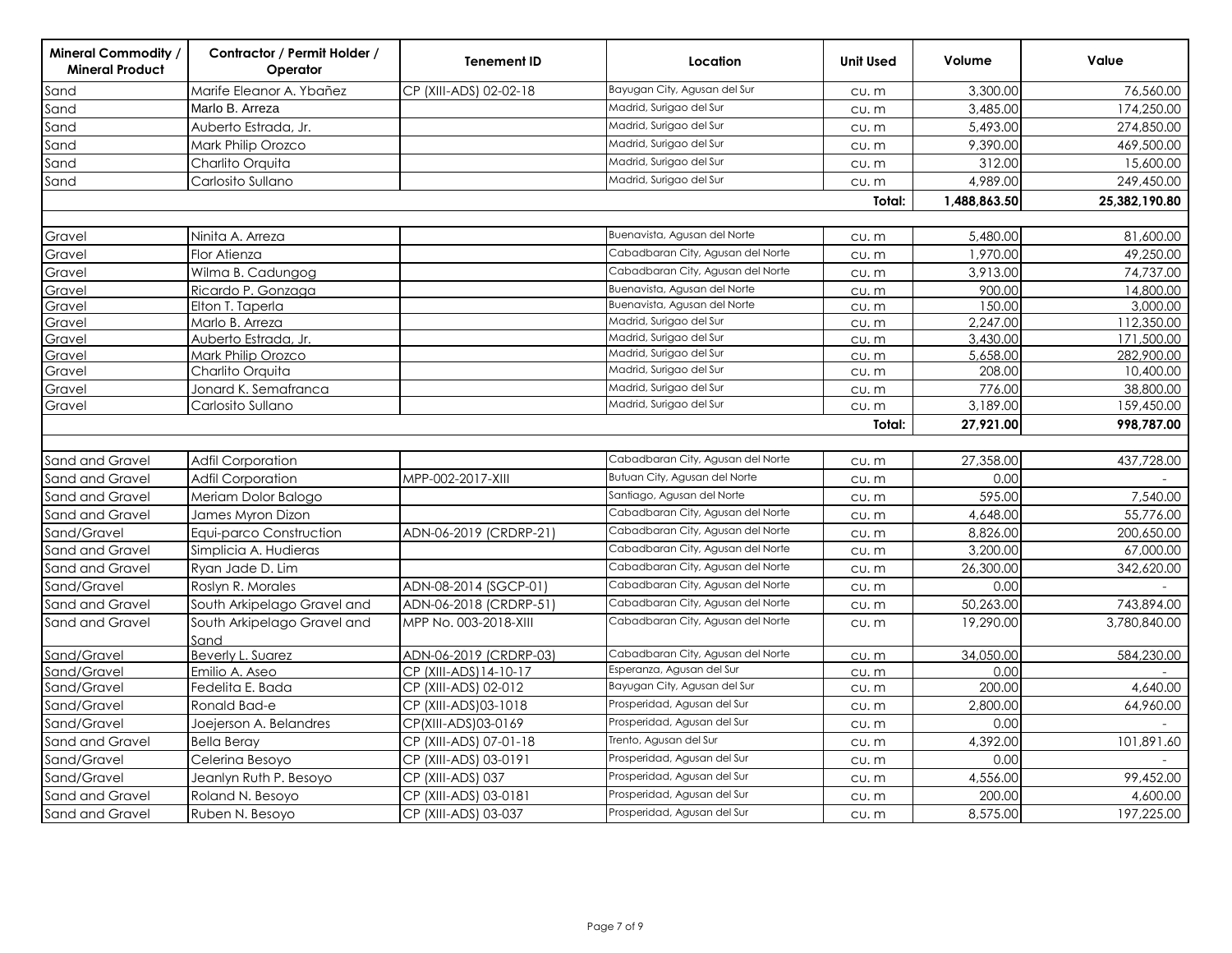| <b>Mineral Commodity /</b><br><b>Mineral Product</b> | Contractor / Permit Holder /<br>Operator | <b>Tenement ID</b>      | Location                      | <b>Unit Used</b> | Volume    | Value                    |
|------------------------------------------------------|------------------------------------------|-------------------------|-------------------------------|------------------|-----------|--------------------------|
| Sand/Gravel                                          | Reynalda O. Blanco                       | CP (XIII-ADS) 07-0119   | Trento, Agusan del Sur        | CU. m            | 2,316.00  | 53,730.20                |
| Sand/Gravel                                          | Ruby Joy T. Boloy                        | CP(XIII-ADS)07-01-18    | Trento, Agusan del Sur        | CU. m            | 5,600.00  | 129,920.00               |
| Sand and Gravel                                      | Dante M. Booc                            | CP (XIII-ADS) 07-04-17  | Trento, Agusan del Sur        | CU. m            | 416.00    | 9,651.00                 |
| Sand/Gravel                                          | Daniel P. Cajigas                        | CP(XIII-ADS)07-01-12    | Trento, Agusan del Sur        | CU. m            | 0.00      |                          |
| Sand/Gravel                                          | Francisco Calo                           | CP(XIII-ADS)04-15486    | San Francisco, Agusan del Sur | CU. m            | 2,000.00  | 46,400.00                |
| Sand/Gravel                                          | Bienvenido Dacillo, Jr.                  | CP (XIII-ADS) 08-17-13  | Sta. Josefa, Agusan del Sur   | CU. m            | 7.200.00  | 167,040.00               |
| Sand/Gravel                                          | Carmelita S. Dagohoy                     | CP (XIII-ADS) 07-3-18   | Trento, Agusan del Sur        | CU. m            | 400.00    | 9,280.00                 |
| Sand/Gravel                                          | Lolita G. Delawan                        | CP(XIII-ADS)14-28-17    | Esperanza, Agusan del Sur     | CU. m            | 5,000.00  | 116,000.00               |
| Sand/Gravel                                          | Almar Dimson                             | CP(XIII-ADS)03-04-181   | Prosperidad, Agusan del Sur   | CU. m            | 0.00      |                          |
| Sand and Gravel                                      | Cornelio B. Estigoy, Sr.                 | CP(XIII-ADS)08-22-17    | Sta. Josefa, Agusan del Sur   | CU. m            | 1,600.00  | 37,120.00                |
| Sand and Gravel                                      | Lecenia T. Estigoy                       | CP(XIII-ADS)08-0121     | Sta. Josefa, Agusan del Sur   | CU. m            | 7,200.00  | 139,200.00               |
| Sand/Gravel                                          | Cecelia M. Fuderanan                     | CP (XIII-ADS) 02-01-16  | Bayugan City, Agusan del Sur  | CU. m            | 0.00      |                          |
| Sand/Gravel                                          | Remegio T. Gala                          | CP (XIII-ADS) 01-02-17  | Sibagat, Agusan del Sur       | CU. m            | 1,600.00  | 37,120.00                |
| Sand/Gravel                                          | Ephraim S. Genita                        | CP(XIII-ADS)07-06-18    | Trento, Agusan del Sur        | CU. m            | 3,200.00  | 74,240.00                |
| Sand/Gravel                                          | Neil L. Gido                             | CP(XIII-ADS)10-13-16    | Loreto, Agusan del Sur        | CU. m            | 0.00      |                          |
| Sand/Gravel                                          | Joseph Q. Gorme                          | CP (XIII-ADS) 02-05-19  | Bayugan City, Agusan del Sur  | CU. m            | 0.00      |                          |
| Sand and Gravel                                      | Joseph Q. Gorme                          | CP (XIII-ADS) 07-34-17  | Trento, Agusan del Sur        | CU. m            | 2,400.00  | 56,224.00                |
| Sand/Gravel                                          | Daniel P. Inocencio                      | CP (XIII-ADS) 1-7-2017  | Sibagat, Agusan del Sur       | CU. m            | 400.00    | 9,280.00                 |
| Sand and Gravel                                      | Asuero S. Irisari / Jesus B. Tongson     |                         | San Francisco, Agusan del Sur | CU. m            | 815.00    | 18,908.00                |
| Sand/Gravel                                          | Julius E. Labor                          | CP(XIII-ADS)013-0001    | San Luis, Agusan del Sur      | CU. m            | 3,200.00  | 74,240.00                |
| Sand/Gravel                                          | Ivy C. Lagonero                          | CP(XIII-ADS)07-31-17    | Trento, Agusan del Sur        | CU. m            | 0.00      |                          |
| Sand/Gravel                                          | Danilo S. Lampad                         | CP (XIII-ADS) 02-06-16  | Bayugan City, Agusan del Sur  | CU. m            | 966.00    | 22,411.20                |
| Sand/Gravel                                          | Gretchin Joy Lapidez                     | CP (XIII-ADS) 07-04-19  | Trento, Agusan del Sur        | CU. m            | 0.00      | $\sim$                   |
| Sand/Gravel                                          | Henry D. Laroya                          | CP(XIII-ADS)02-04-13    | Bayugan City, Agusan del Sur  | CU. m            | 0.00      | $\overline{\phantom{a}}$ |
| Sand/Gravel                                          | Villanita Loayon                         | CP (XIII-ADS) 02-52-18  | Bayugan City, Agusan del Sur  | CU. m            | 0.00      | $\sim$                   |
| Sand/Gravel                                          | Victor Mahinay                           | CP(XIII-ADS)03-52-29    | Prosperidad, Agusan del Sur   | CU. m            | 0.00      | $\overline{\phantom{a}}$ |
| Sand/Gravel                                          | Flordeluna G. Martin                     | CP (XIII-ADS) 03-185    | Poblacion, Agusan del Sur     | CU. m            | 0.00      |                          |
| Sand and Gravel                                      | Epifanio D. Moreno                       | CP(XIII-ADS)07-04-17    | Trento, Agusan del Sur        | CU. m            | 5,700.00  | 132,240.00               |
| Sand and Gravel                                      | Marie Ann Naraga                         | CP (XIII-ADS) 07-7849   | Trento, Agusan del Sur        | CU. m            | 11,064.00 | 256,684.00               |
| Sand/Gravel                                          | Grace S. Oraiz                           | CP (XIII-ADS) 14-03-19  | Esperanza, Agusan del Sur     | CU. m            | 0.00      |                          |
| Sand and Gravel                                      | Pacita L. Otacan                         | CP(XIII-ADS)08-018      | Sta. Josefa, Agusan del Sur   | CU. m            | 2,636.00  | 61,135.00                |
| Sand/Gravel                                          | John Rey O. Pagalan                      | CP(XIII-ADS)14-18-18    | Esperanza, Agusan del Sur     | CU. m            | 0.00      |                          |
| Sand/Gravel                                          | Salvador R. Pagios, Jr.                  | CP(XIII-ADS)01-20-17    | Sibagat, Agusan del Sur       | CU. m            | 0.00      | $\sim$                   |
| Sand/Gravel                                          | Saturnino Pagios, Jr.                    | CP(XIII-ADS)01-011      | Sibagat, Agusan del Sur       | CU. m            | 0.00      |                          |
| Sand/Gravel                                          | Catherine G. Piloton                     | CP(XIII-ADS)02-02-13    | Bayugan City, Agusan del Sur  | CU. m            | 2,000.00  | 46,400.00                |
| Sand/Gravel                                          | Marie Angelica B. Portillo               | CP (XIII-ADS) 07-05-19  | Trento, Agusan del Sur        | CU. m            | 0.00      |                          |
| Sand/Gravel                                          | Edwin D. Regino                          | CP(XIII-ADS)02-12170    | Bayugan City, Agusan del Sur  | CU. m            | 6,000.00  | 139,200.00               |
| Sand/Gravel                                          | Erika Sadakata                           | CP (XIII-ADS) 02-07-16  | Bayugan City, Agusan del Sur  | CU. m            | 1,138.00  | 26,401.60                |
| Sand/Gravel                                          | Gabriel B. Salvador                      | CP(XIII-ADS)03-32-17    | Prosperidad, Agusan del Sur   | CU. m            | 7,200.00  | 167,040.00               |
| Sand/Gravel                                          | Susana Sanchez                           | CP (XIII-ADS) 07-004-09 | Trento, Agusan del Sur        | CU. m            | 1,684.00  | 39,068.80                |
| Sand/Gravel                                          | Richard T. Sing                          | CP(XIII-ADS)07-0118     | Trento, Agusan del Sur        | cu.m             | 400.00    | 9,280.00                 |